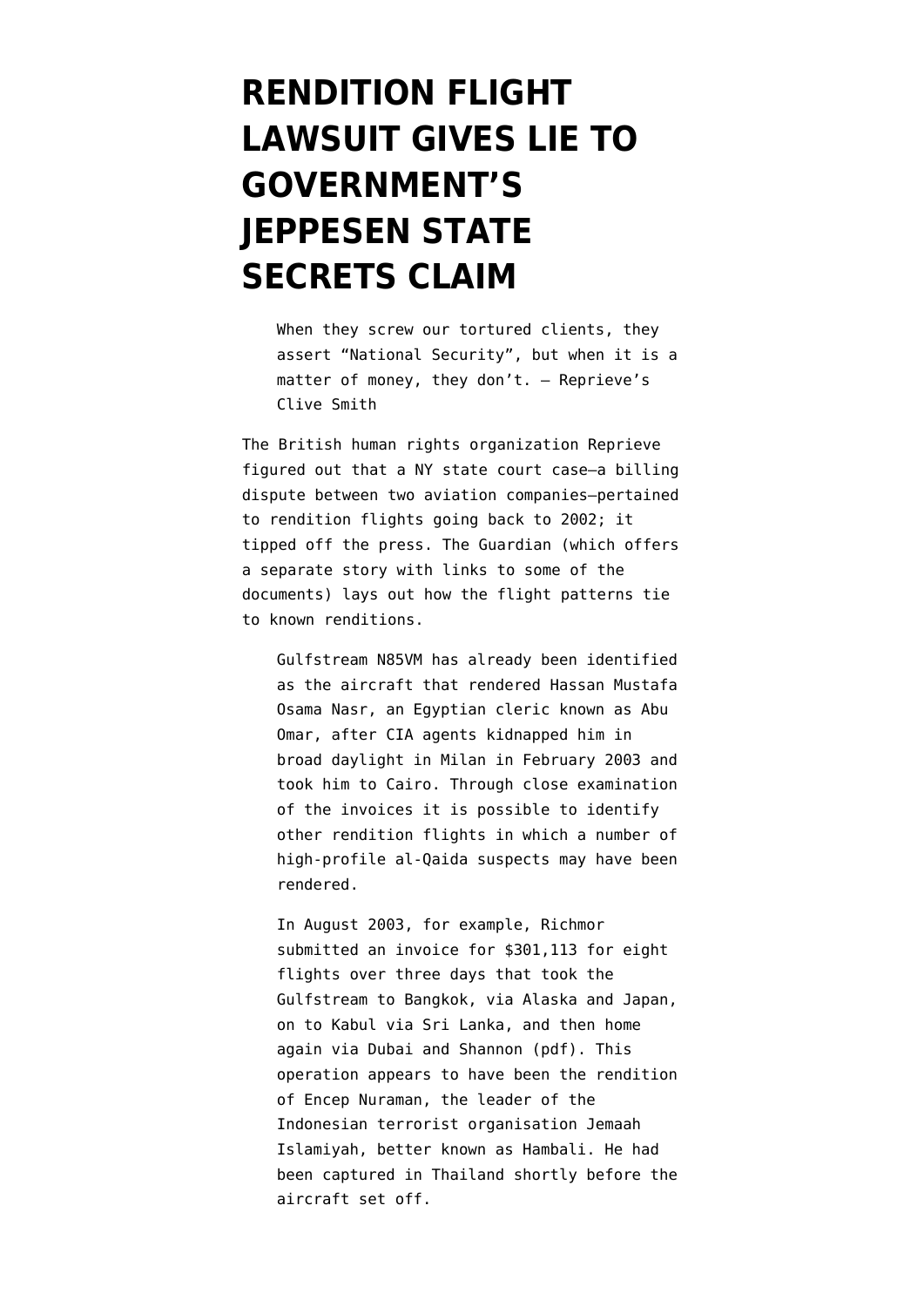The court heard that in October 2004 the aircraft's tail number was changed to N227SV after the US government discovered that its movements were being tracked. The following March the aircraft was publicly linked to the Abu Omar rendition. Phillip Morse, the aircraft's ultimate owner, said he was stunned to discover how his plane was being used.

And it describes how the owners came to fear flying their own plane because it had been publicly linked to renditions.

By October 2006, Richards was writing to Moss [to complain that his company was](http://image.guardian.co.uk/sys-files/Guardian/documents/2011/06/13/exhibit-320-rendition.pdf) [suffering negative publicity](http://image.guardian.co.uk/sys-files/Guardian/documents/2011/06/13/exhibit-320-rendition.pdf) (pdf), losing business and receiving hate mail. The Gulfstream's crews were afraid to leave the country. "In the future, whenever the name 'Richmor' is googled this will come up. N227SV will always be linked to renditions. No tail number change will ever erase that and our requests for government assistance in this matter have been ignored."

The AP [provides details](http://www.google.com/hostednews/ap/article/ALeqM5hzU9v2zZgfnL9ageRxaKwPx_DuwQ?docId=5877d398fc6746f699ee78c853419e5c) on how the government provided bogus diplomatic notes

Every time the Gulfstream and other planes in Richmor's fleet took to the air, they carried one-page transit documents on State Department letterhead. The notices, known as "letters of public convenience" were addressed "to whom it may concern," stating that the jets should be treated as official flights and that "accompanying personnel are under contract with the U.S. government."

In trial testimony, Moss said the documents were provided from the government to DynCorp, which furnished them to Richmor. Richards said the letters were given to flight crews before they left on each flight, but declined to explain their use.

The notes, signed by a State Department administrative assistant, Terry A. Hogan, described the planes' travels as "global